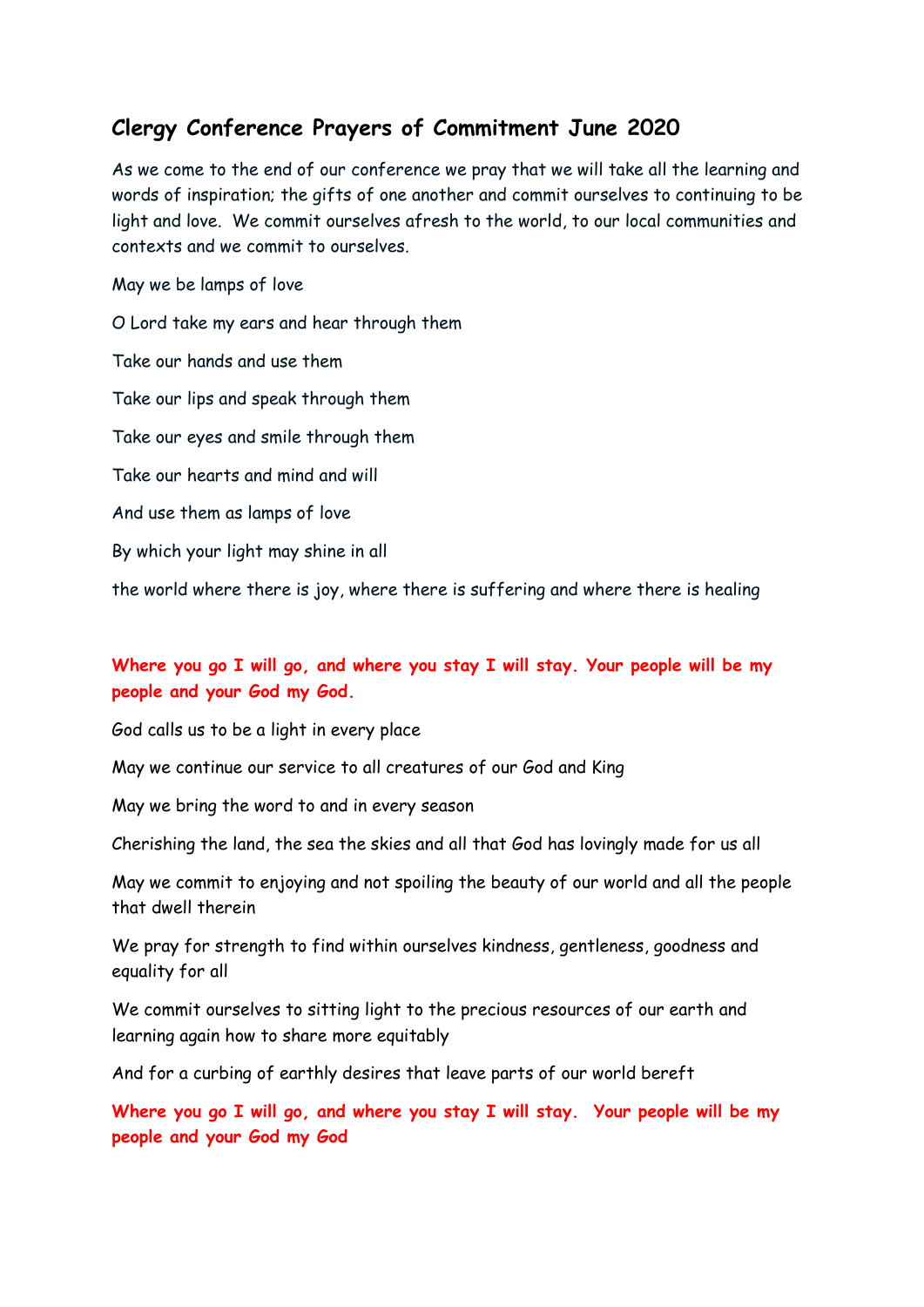**There are different kinds of gifts, but the same Spirit distributes them. <sup>5</sup> There are different kinds of service, but the same Lord. <sup>6</sup> There are different kinds of working, but in all of them and in everyone it is the same God at work.**

We give thanks for our diversity; for variety, for difference and for the blessings that come through our uniqueness of being

We commit ourselves afresh to those we serve and for those who serve us in our local communities, in our churches, those we meet through computer screens, visible and invisible

For the shy, for the confident, for the harmonisers, for the agitators, for the contemplators, for the preachers, for the holders, for the signers, the abled and disabled and every different kind of service in the Lord

Give us a renewed sensitivity to others; give us a wideness of vision and openness to the divine demands and calling

Enlarge the spirit of forgiveness within us, and heal us from resentments against those who have hurt us

Rekindle our desire to do **your work in your way**

Fill us with abundant patience to listen well to a different point of view

Give us courage to come out from any fortresses of our own being taking us into a fuller and deeper life in Christ; into a live of love

**There are different kinds of gifts, but the same Spirit distributes them. <sup>5</sup> There are different kinds of service, but the same Lord. <sup>6</sup> There are different kinds of working, but in all of them and in everyone it is the same God at work.**

## **'you are always with me, and everything I have is yours.**

We pray for a renewed commitment to ourselves, our whole selves for our minds that do the work of thinking and reflecting and dreaming and discerning the will of God; for our bodies that are the beautiful vehicles, the temples that house the very soul of God, and we pray for our spirits that we may take time to know well the grace that is always given freely to each one of us

Thank you that you have giving us all that we need for life on earth and life in eternity and all in abundance

We renew our commitment to return back to you, when we sense and feel ourselves wondering away, when we lose ourselves and are desperate to find a way back to you

Renew our hearts and give us the freedom to sit in silence and to rest with the One who has called us and will sustain us every time without limitation